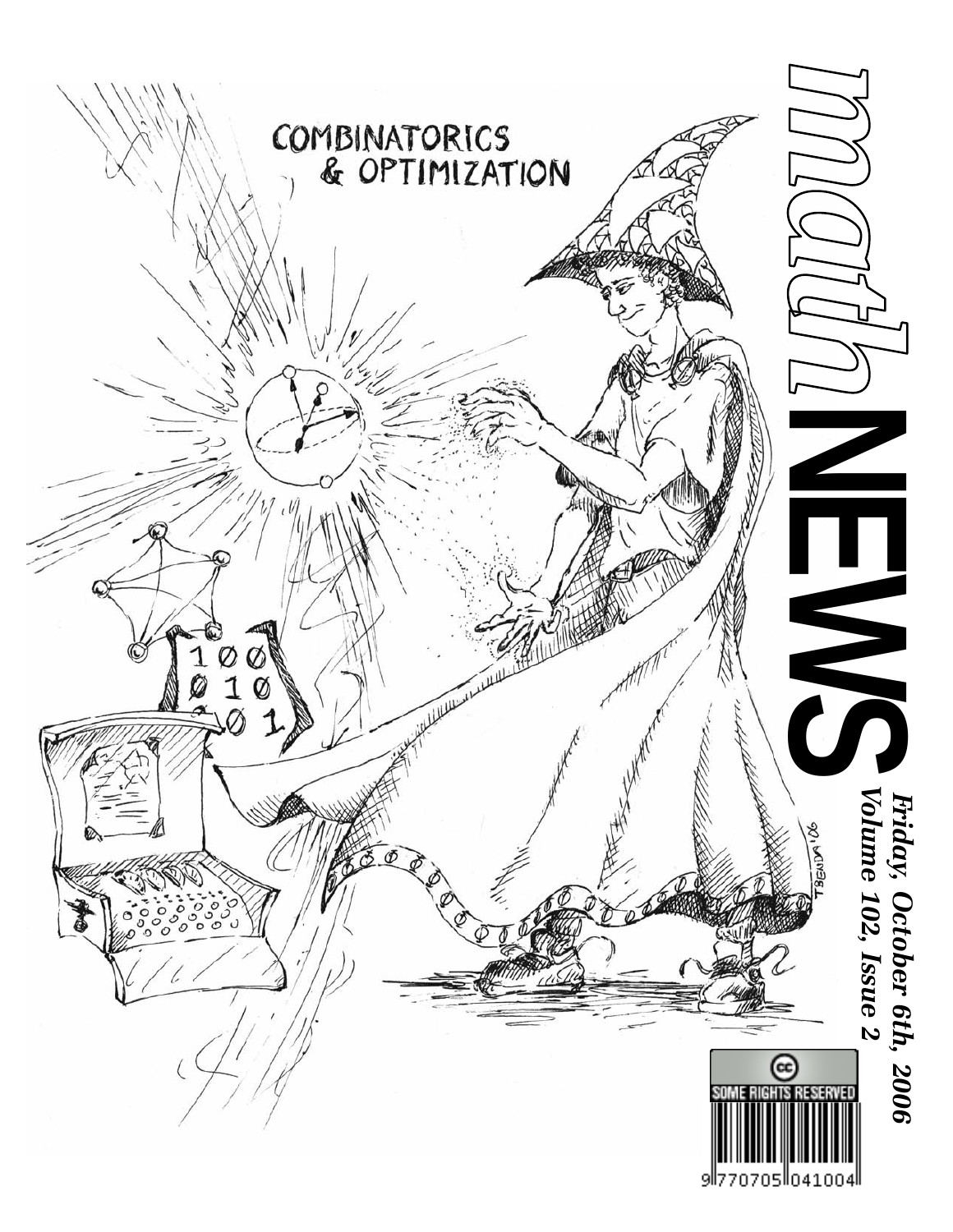### *look***AHEAD**

| mathNEWS                   |                                                           |
|----------------------------|-----------------------------------------------------------|
| October <sub>6</sub>       | Issue #2 rakes some leaves                                |
| October 16                 | Production Night #3                                       |
|                            | 6:30PM, MathSoc                                           |
|                            | Come out and help write an issue!                         |
|                            | All are welcome!                                          |
| October 20                 | Issue #3 gives a full moon                                |
| <b>MathSoc</b>             |                                                           |
| October 23                 | Smash Bros. Tournament                                    |
| October 26                 | Name That Tune                                            |
| Tuesdays                   | <b>Games Night</b>                                        |
|                            | Check it out in the Comfy at 6:30                         |
| Wednesdays                 | Two movies, no dollars!                                   |
|                            | Look for posters!                                         |
| <b>Math Grad Committee</b> |                                                           |
| Wednesdays                 | Pizza day!                                                |
|                            | Buy cheap pizza to support the graduating class of 2007   |
| <b>Math Faculty</b>        |                                                           |
|                            | Questions about what these mean? See an academic advisor! |
| October 9-10               | CS Distinguished Lecture Series: Ben                      |
|                            | Shneiderman                                               |
| October 16-28              | Winter term enrollment appointments                       |
|                            | Check on Quest to see when yours is                       |
| October 27                 | Last day for 50% refund                                   |
| November 3                 | Last day to WD from a course                              |
| December 7                 | 2 <sup>nd</sup> chance to write the ELPE                  |
| December 8                 | First day of exams                                        |
| Feds                       |                                                           |
| October 12                 | Oktoberfest                                               |
|                            | Tickets on Sale in MC3038                                 |
| October 20/21              | Warrior Weekends                                          |
| October 26                 | Trew's Concert @ Fed hall                                 |
| <b>Miscellanious</b>       |                                                           |
| Today                      | Full Moon/Mid-Autumn Festival                             |
| October 9                  | Thanksgiving                                              |
| October 12                 | National School Celebration Day (US)                      |

#### **ISSN 0705—0410**

*math*NEWS is normally a fortnightly publication funded by and responsible to the undergraduate math students of the University of Waterloo, as represented by the Mathematics Society of the University of Waterloo, hereafter referred to as MathSoc. *math*NEWS is editorially independent of MathSoc. Content is the responsibility of the *math*NEWS editors; however, any opinions expressed herein are those of the authors and not necessarily those of MathSoc or *math*NEWS. Current and back issues of *math*NEWS are available electronically via the World Wide Web at http:// www.mathnews.uwaterloo.ca/. Send your correspondence to: *math*NEWS, MC3046, University of Waterloo, 200 University Ave. W., Waterloo, Ontario, Canada, N2L 3G1, or to userid mathnews@student.math.uwaterloo.ca on the Internet.

This is the ISSN that doesn't end. Yes, it goes on and on my friend. Some editor starting writing it, not know how much to write. And he'll be forever writing it forever just because he need to fill just about this much whitespace before he stops writing it. And now he only needs a little but more before he feels comfortable with the amount of whitespace that remains.

This work is licensed under the Creative Commons Attribution-NonCommercial-NoDerivs License. To view a copy of this license, visit http:/ /creativecommons.org/licenses/by-nc-nd/2.0/ca/ or send a letter to Creative Commons, 559 Nathan Abbott Way, Stanford, California 94305, USA. Terms may be renegotiated by contacting the editor(s).

Oracle, Coracle: Jenn Smith and Eric Logan

### *mast***HEAD**

Welcome to another fun-and-frosh-filled issue of *math*NEWS! We had so many writers this week, we didn't have enough work for them to do… which must be why so many of them played games during production night. This week *math*NEWS tried Warrior Pizza, the new pizza place in the Plaza. While a whole lot cheaper than Campus Pizza, it is quite a lot slower, and often burnt on the bottom *[I thought it was still better than Campus… — inkEd]*. That is our restaurant review for the week. Maybe next issue we should try the King Street Trio? They do takeout, right?

While asking about the weather this week would not have done any good (what with the dramatic changes going on outside daily), we can ask about the upcoming holiday! Isn't everyone excited to get an extra day off school? Even if you can't go home because it is too far away, you still get an extra day to sleep, or do homework if you are so inclined (who am I kidding, of course you aren't).

Since we know our writers don't do homework, we asked them what they would be doing instead this Thanksgiving (aka "Artsie-Pick-On Day"). And here they are:

Kousu (Roasting artsies); Shdwfeather (Raising funds for the 'Educate an Artsie' Foundation); Richard (Turkey and football, of course); Wooly Logic (Turkey and oblivion); Derek (Artsy stuffed with Turkey stuffed with a smaller Artsy); Peter ("Training." I'll be a railway expert); Insider (Well, I kinda have a cousin in arts who goes here, added to family reunion, creates…get that thought out of your head!); Anonym. (I don't know about the rest of the people signing this, but I don't have a fetish for dead birds); Orcus (Consuming innocent souls. Tasty, tasty souls); Val (Staying away from people. You never know when one will try to eat you); Andrew (Staying away from MathSoc); Math.random () (Boobs!); VPF (Watching every Friends Thanksgiving episode ever made…yes all 10 of them); Angelo (Graphing the limit of Anglo-Saxon domination of Colonial Canada as living Natives approaches zero); Lukas (Helping to curb the Canada Goose population around campus); DanS (Same thing I do every weekend: graphics); Michael ("Now it's time to \*thumps stomach\* eat Turkey"); Robert (Ottawa! Food! Friends! Sleep!); James Simpson (Driving my motorcycle on the Autobahn, flying and swimming like a bird in Trafalgar, or a Photoshop freak to infinity); Kaitlyn (Go back on more empty threats made last term).

Jenn (No turkey. No friends. No home.) Eric (Same thing we try to do every Thanksgiving, Pinky…)

### **Cheese!**

#### *Because it's tasty!*

Hello *math*NEWS readers! Today at 4:30 in MC4045 is the first Campus Crusade for Cheese meeting of the term and it will be cheesy. We should have 10-12 kinds of cheese to tickle your tastebuds with. To partake of these most cheesy delights, just show up at MC 4045 at 4:30 today with \$2 in hand. Due to the long weekend we may have less cheese than normal(or rather, more for the attendees!). If you don't already know, we provide crackers and toothpicks to help eat the cheese, and plates for 10 cents to put the cheese on.

In any case, you don't need to know anything about cheeses to attend, you just need to want to edam.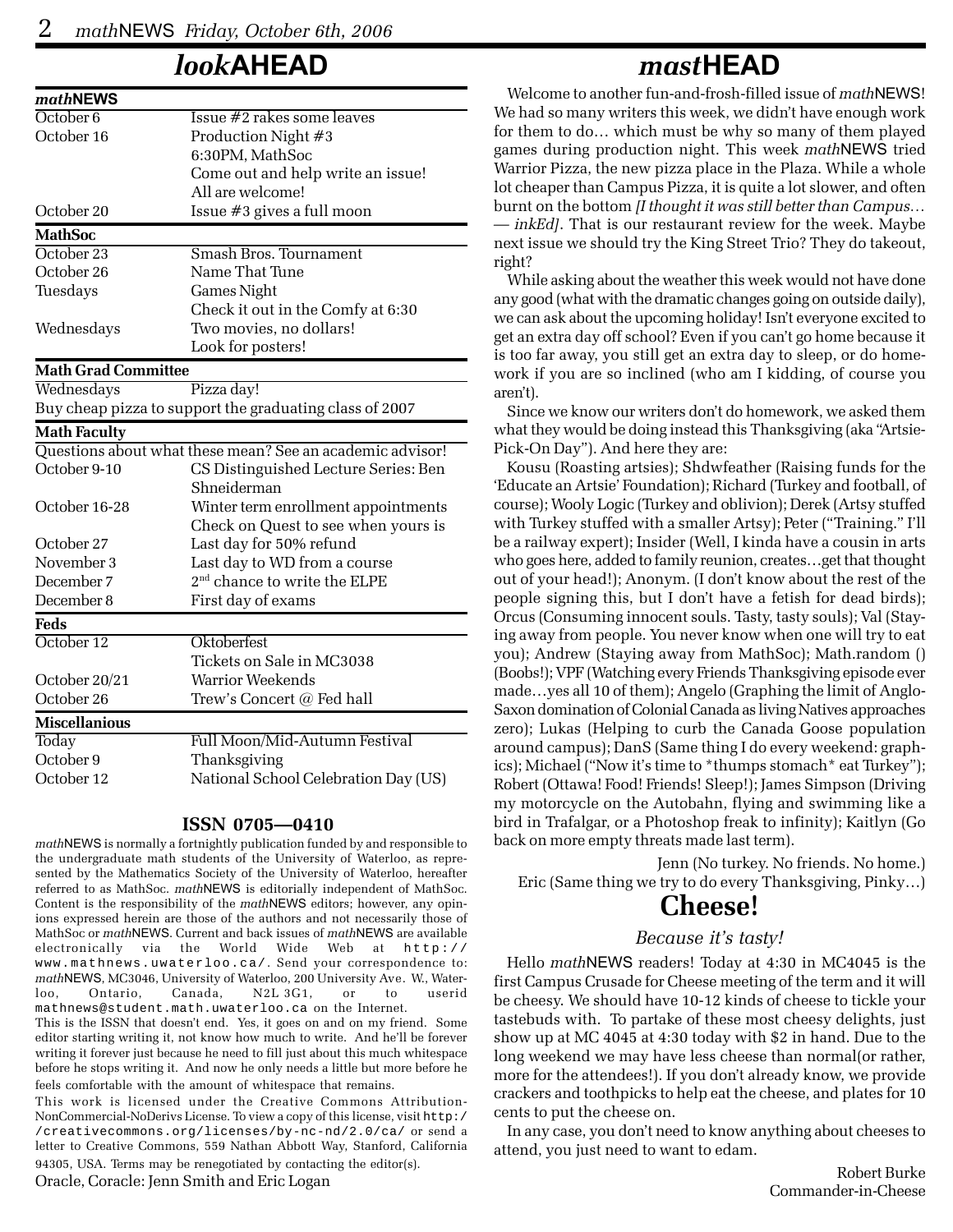### **Prez Sez**

Hello again, readers. It's been a busy two weeks since I last wrote in this space. We have added many new voting members to MathSoc Council, and I can only hope that they will enjoy making the big decisions. By the time this issue goes to print, we will have undergone our marathon budget meeting, a rite of passage for councillors.

One thing that may interest you is the upcoming Oktoberfest University Night at Bingeman's in Kitchener. It's taking place this Thursday, October 12, and it should be a great time. Your Federation of Students has arranged a great deal for UW students. They are providing return transportation from the Davis Centre on big friendly yellow school buses, as well as admission to the party at Bingeman's, all for \$9 for UW students, \$11 for non-UW compared to a regular admission price of \$8. That's like getting transportation for \$1. So if you're up for a celebration of German culture or just a good time, I encourage you to attend. Tickets are available in the MathSoc Office (MC 3038), and in the Feds Office in the SLC.

We're also going to be organizing a trip to the Fields Institute in Toronto. It just so happens that J.D. Murray will be giving a talk at the centre for Mathematical Medicine. He will be talking about a variety of topics, including the modeling and prediction of "marital stability and divorce." We haven't hammered out the details, but the bus will likely be leaving in the early afternoon of Friday, October 20 and return in the early evening. Spots on the bus will be available on a first come, first served basis, and will probably cost \$4. More details will be available in poster form by the week of the event.

I think that's all for now. As always, if you have any questions or comments, please forward them to mathsoc@mathsoc.uwaterloo.ca or drop by my office sometime.

> Andrew Fransen MathSoc President F06

### **VPF Sez**

This issue's interesting item is how *math*NEWS gets to play with time. Playing with time can be really fun. I get to play with time because as I write this article MathSoc's budget has not been presented to council. However, as you read this article, everything in MathSoc budget land will be done and I get down to doing real work. Who am I kidding? The budgeting process is all the work I do… MUAHAHAHAHA. Well, I guess I sign a lot of cheques during the term, but a monkey could really do that…

I hope everyone has a yummy turkey weekend. I know I will, although it will be a little sad without the traditional potato stuffing I love so much. However, if my dreams come true, I'll be travelling to New Brunswick the weekend after Thanksgiving and my mother with make the potato stuffing for me. Although my dreams are on sale, they may still be too expensive.

If you think my rant about Thanksgiving is really boring, you should e-mail me things that interest you and I will try to write about them.

Please e-mail any other questions, or come and see me in the MathSoc Exec Office (MC 3039). I'm there a lot, really. We can chat about financial matters or anything at all for that matter.

> Nicole LeBlanc MathSoc VPF F06

### **VPAS is Awesome!!!**

#### *I can write what I want damnit*

So Cove Night came and went, 200+ mathies enjoyed the festivities despite the inclement weather. I consider it a success. We've settled into the swing of term movie nights, and have decided it to be on Wednesdays of each week. The movies are free so drop by! (Keep an eye on the movies posters for location.) We've also decided to have games nights this term; each Tuesday at 6:00 PM in the comfy (MC3001) we will be playing board games. Yes, that's right. Board games. Mostly crazy and German, but board games nonetheless. All are welcome. It's great fun! I would recommend it to anyone with a few free hours on a Tuesday night, and even if you have things to do, it's a good distraction.

We also have some special events coming up soon:

- Charity Ball Tickets are on sale now (third floor hallway)
- Name That Tune October 26th
- Oktoberfest Tickets are on sale now (MC3038)

If you have any other ideas for events, you're welcome to drop by my office (MC3039) and tell me about it, and I'll see what I can do to make it happen. You can also drop by my office if you want to *help* me make events happen. I always need assistance of some kind.

That's all I have to say for now, so I'll bid you all farewell. Keep an eye on the stairwalls for shiny and new events and remember to take some time away from studying every once in a while to make sure you don't go insane.

> Alex McCausland MathSoc VPAS F06

### **Introducing your VPA...**

Hello to the undergraduate body of the Math Faculty. I am your new Vice President, Academics (VPA) of the Mathematics Society. Officially, I deal with all manner of academic issues; in other words, I make it a little bit less stressful to get those good marks. I am also the person to talk to if you have any academic concerns.

As part of my position, I attend the meetings of several important organizations within the Faculty of Math and keep you, the students, informed on topics that affect your education, such as new courses and degree requirement changes. To stay informed:

- Read future *math*NEWS articles.
- Look on the "Academic Information" board outside of Mathsoc.
- Check out the Mathsoc website from time to time.
- Talk to me! I can be found in Mathsoc often around lunch time.

I will also be working to help improve the Mathsoc Exam Bank! This includes getting more exams and helping to get the online system updated. If you have recent exams you would like to donate to the exam bank, or you would like to help inventory, typeset, or do other useful things, please contact either myself at vpa@mathsoc.uwaterloo.ca or the resources director at resources@mathsoc.uwaterloo.ca.

I am still new at this position, so I apologize in advance if things don't get done as fast as they should be at first. I wish you success in your studies this term!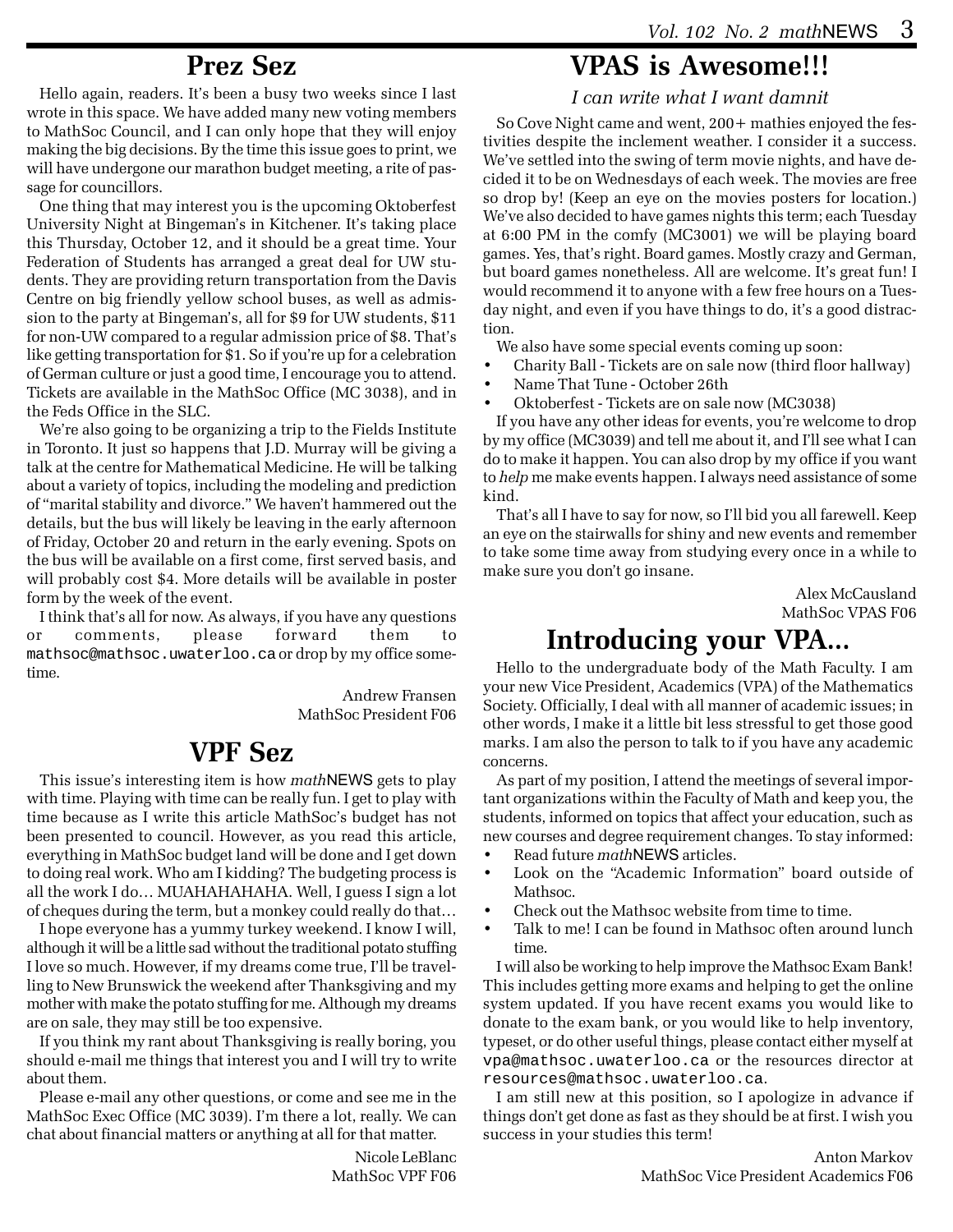### **ElseWhen**

#### *25 years ago in* math*NEWS*

Greetings, interested and faithful readers. Today's precis is based on Volume 18, Number 2, originally published October 2<sup>nd</sup>, 1981.

Eric 'inkEd' Logan

#### *This Week in Point Form*

There are no good pullout paragraphs, but here's a point-form summary of this six-page issue.

- William Hughes is writing about the current constitutional crisis *[The crisis would be resolved (mostly) by the introduction of the Constituion Act, 1982, by one P.E. Trudeau inkEd]*
- The Department of Physics' NOVA computer died of old age on or about September 22nd.
- The next meetring of WATSFIC will be in MC3009 *[This room is now a computer lab. — inkEd]*.
- The Math flag football team defeats their first opponents, North E, 13-12.
- E. Siastes is back (remember him?), but his form's a little off. A quote: "When I approached one of these so-called tutors for clairification, he proved to be no better, delivering a halfhour lecture on various subjects that, as far as I could see, had nothing to do with calculus."
- David Welbourn prepares a *grid*WORD.
- In Greg Bezoff's *History of the World, Part N* recounts some of the history of the now-forgotten *Chevron[Which is too bad, because it's an interesting story — inkEd]*.
- WJ Jordan provides a frosh-eye's view of Orientation '81, providing a day-by-day breakdown of what happened. He says: "All in all, Orientation Week was fun for all those involved, and I am looking forward to helping out with Orientation '83".
- Richard Cleve writes a "Fun With Toruses" article (problem: given an infinitely elastic hollow torus with a hole in it, turn it inside out). He also writes: "Next issue: Fun With Tauruses"
- David Till's *Platter Spatter* (he is conveniently also the editor) reviews *Throbbbing Gristle's Greatest Hits*. His verdict: "I'm not even going to attempt to do this one justice: all I can do is recommend that you beg, borrow, buy, or otherwise contrive to get a hold of a copy (alas, only available as an import)…".
- Steve Reid, 4A CS, has some choice words for E. Siastes *[Watch next issue to see what Mr. Siastes says in response… — inkEd]*
- Finally, Pizza Pie at Albert and Hazel is seeking help in the kitchen and also drivers.

### **FOC Nominations Now Open**

I hope all you orientation leaders had fun during Orientation Week this year. Maybe enough fun that you'd be interested in running the show next year? If so, you should nominate yourself for Faculty Orientation Committee Director. Forms are available outside the MathSoc Office (MC 3038) and forms are due into the Office by Friday, October 13. If you have any problems or questions about the process, feel free to send me an email at: prez@mathsoc.uwaterloo.ca.

> Andrew That President Guy

### **Function Party!**

It is Friday evening and  $f(x) = x$  decided to throw a party for his brethren functions. Within the hour, the room was filled. f(x)  $=$  x + 1 was chatting up the curvaceous  $f(x) = \sin x$  in a corner while f(x) =  $1/x$  and f(x) =  $1/x^2$  entered a drinking contest with near-infinite amounts of beer, ignoring the concerned comments that their limits were zero; they were soon carted off to a hospital. However, in this vivacious and chaotic atmosphere  $f(x) = x$ saw  $f(x) = e^x$  alone in a corner, *differentiating* himself from the crowd. Slightly tipsy,  $f(x) = x$  stumbled over to his friend and asked:

"Hey you, why don't you *integrate* yourself with the crowd?"  $f(x) = e^x$  threw a dark glare at  $f(x) = x$  and then sighed. "You know it won't make any difference."

### **Firefox 2 Release Candidate 1**

Mozilla is getting close to releasing Firefox 2. Release Candidate 1 was made available on September 26<sup>th</sup>, 27 days after Beta 2.

- Important changes include:
- Javascipt 1.7
- Transition to OpenSearch from Sherlock format for search plugins
- Support for textPath in SVG
- Session store API helps extensions to save the browsing state
- Built-in crash restoration
- MozStorage (sqlite-based database storage) Other changes, of less importance:
- Inline spell-checking for forms (if you want it)
- Microsummaries allow dynamic bookmark titles
- Manage Search Engines simplifies managing the search engines list
- All-important icon changes make Firefox look more like an Apple program (not *like*, but *more* like)

RC1 is quite stable, and seems somewhat faster at startup than Firefox 1.5 did. Unfortunately, it is less customizable by default than previous versions. For example, the "go" button is attached to the address bar, so it can't be removed via the Customise Toolbars box. The Options box has been cleaned up as well, relegating some options to the Advanced tab or about:config. Users of stand-alone feed readers will be pleased to know that Firefox 2 will support readers other than Live Bookmarks.

Mozilla has not announced when the release version will be available. However, Release Candidate 2 is expected October 10<sup>th</sup> or shortly thereafter.

**MozWatch** 

### **Multiple Choice**

*Is there a singer in you?*

Q: Do you:

a.Sing in the shower?

b.Hog the mic at karaoke?

c.Want to meet a group of fun enthusiasts to sing with? If you answer yes to any of the above, then we want you! Accent is looking for voices (soprano, alto, tenor, bass) to sing on a weekly basis for a performance at the end of the term.

If you have what it takes, email accentchoir@gmail.com for audition times.

Want more info? Email us!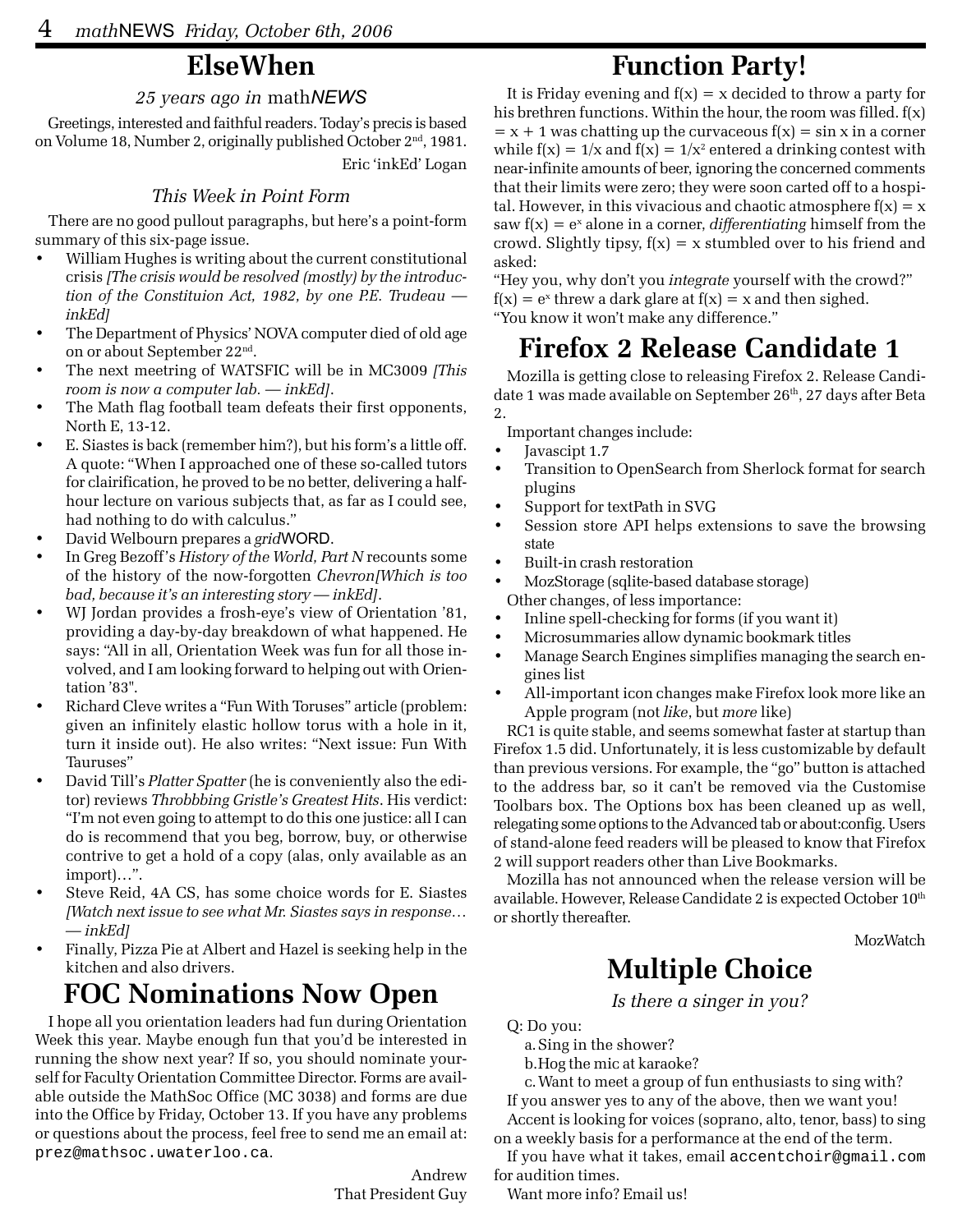### **Living with Lino**

#### *Just Kidding. This Article is About Electives.*

Now that enrollment appointments for the Winter term have appeared on Quest, it's time for those of us fortunate enough to have electives to choose some. Since, at this particular moment anyway, I'm a Pure Math and C&O joint major, I am quite informed on this topic.

To get an honours degree in Math from this fine institution, you require 10 courses taken outside of the math faculty (or MTHEL courses). But which ones? When are they offered? What's the word on the grapevine?

Some of you may say, "But Kaitlyn, I'm not in school next term." It doesn't mean that you can't take note of these awesome courses for future reference!

So I compiled some ideas, including my favourites (instead of starting an assignment), in case you were looking for an alternative to the CHEM120 and CHEM121 (aka learning to multiply).

*This information provided as a guideline only. Consult your calendar/plan accordingly. Scheduling subject to change. Author not responsible for ruined university careers.*

#### • **SPCOM 223: Public Speaking**

I almost insist that you take this class. If you are easy-going enough to read this publication, you'll love this course. It's one of those classes where minimal work yields high marks, *and you learn something*. The focus is on extemporaneous speaking, where you speak on several points without having a written "speech" you recite. The bulk of marking is on 3 topics you prepare. The class size is about 26, allowing for really getting to know some people outside of math. *Currently offered every term*

#### • **SMF 204: Intro to Human Sexuality**

Semi-commonly known as sex class, you may have spotted this class's text book being passed around while giggles

## **Things to do on constrained bandwidth**

- Study the university's Internet usage patterns a slower connection tells you when people are using it!
- See how many websites break from connections being reset.
- See how many websites break because they assume your connection is actually quite fast.
- Track your own Internet usage, to see if those daily statistics are, in fact, accurate. Complain if your numbers come out lower.
- Keep querying the usage page:  $h \text{ttp}: //$ noc.uwaterloo.ca/cn/scripts/resUse, until you're absolutely sure you've been placed in constrained bandwidth.
- Keep refreshing said page until you can figure out exactly when the university checks your daily usage.
- Use BitTorrent to download some movies. Hey, it's already slow anyways!
- Do some work, like develop a web page, or run Matlab from across campus. Give up because it takes too long.
- Coerce somebody else to let you use their connection. Bonus points if you can use it without asking first.
- Seriously consider not living in rez next term/year.

abound. Not for the faint of heart, this class is suitable for the totally inexperienced or weathered master — as long as you have a big… sense of curiosity. The class is a scientific study of the biology and practice of human sexual behaviour. If you are brave enough to ask questions and share, you'll enjoy this class. If you are simply open-minded enough to listen from the back, you'll still enjoy this class, and probably learn even more. *Currently offered every term*

#### • **SCI 206: The Physics of How Things Work**

 I've only heard about this course, because it fills up so fast I've never made it in, so I'll "paraphrase" from one of the *math*NEWS editor's blog. The class has no numbers (concepts only), is full of fun demos, and complete lecture notes are available ahead of time. It's a night class which leaves your week feeling way emptier (on a side note, that's a strange side effect of all night classes). *Only offered fall terms*

#### • **Other Ideas**

Music. Dance. Painting. Sculpting. History. Literature. Graphic design. A new language. That topic you loved in high school. Whatever you like, there is probably a major in it at this university, allowing you to take advantage of the courses. If you don't know where to look, it's probably listed under the Faculty of Arts. Check out a calendar for ideas.

When you break it down, classes are *expensive*. Don't waste your time and money on a topic just because you'll get a higher mark when you can get that high mark and learn something or, heaven forbid, *have fun*. Take a class with your friend from that other program or faculty! Take a break from the smell of the MC! Make new friends with people not in math! …Well, *try* anyway. Half-pint

### **A few bonus** *prof***QUOTES**

[prof] If I give you a graph on 25 vertices, it's worth coming to blow my office up after the exam.

[student] You're just saying that because you're changing offices. [prof] Exactly.

#### Verstraete, CO 342

I'm not going to tell you the generalisation until you're older.

McKinnon, PMATH 345

[regarding the inability of news media to distinguish "debt" and "deficit"]

They are not the same word just because they start with D. I'll tell you another word that starts with D: dumb!

Smith, ECON 102

I'm more of a tree-hugger than a tree-chopper. My family seems to think I've gone sissy on them.

#### Smith, ECON 102

Lemma 7.1 seems to be able to solve all of our problems here. Actually, I think Lemma 7.1 can be used to solve all problems in life.

#### Willard, MATH 145

Student: "How are we supposed to study if you have our notes?" Prof: "We have this magical device called a photocopier..."

Richard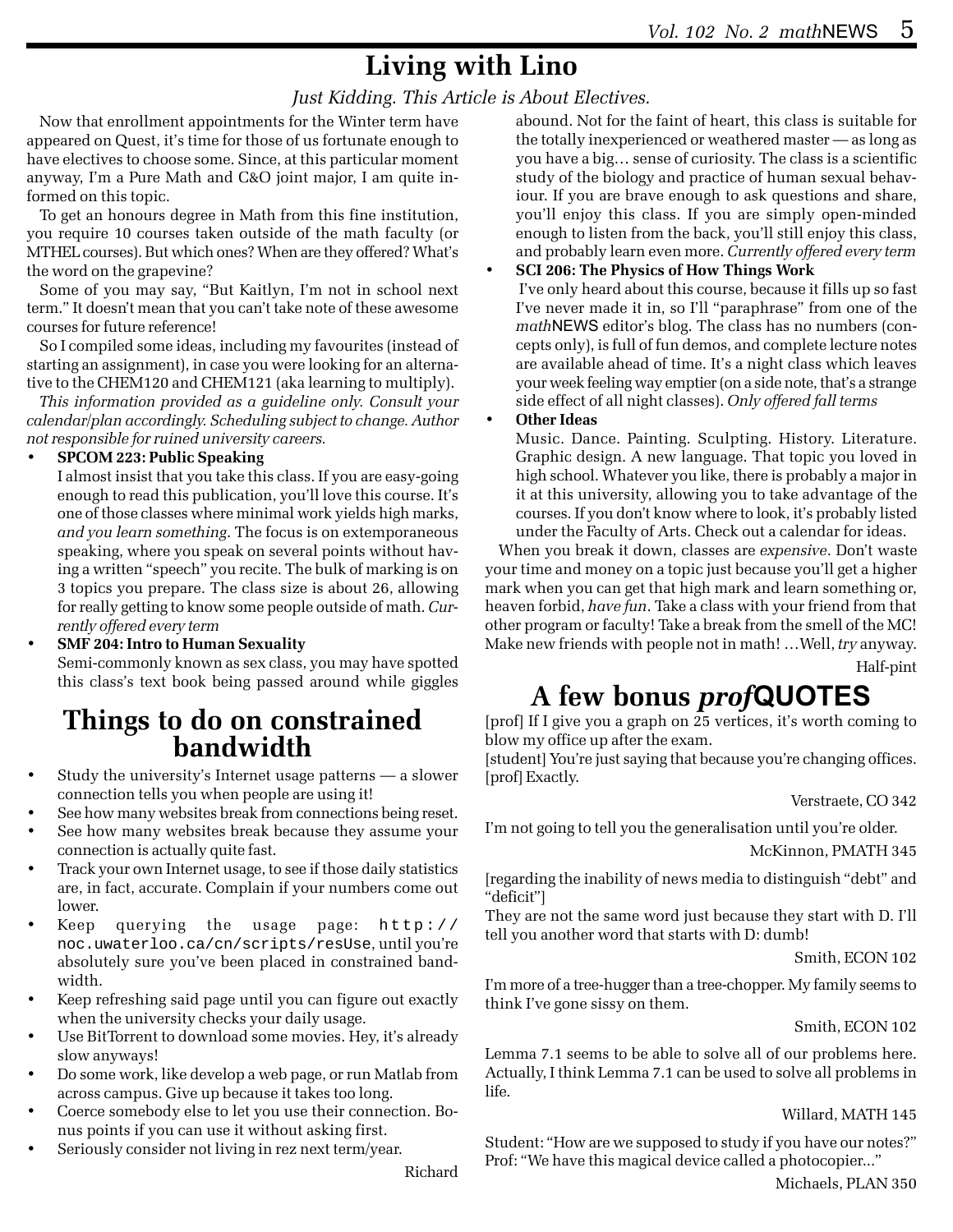## **Sorting Algorithms they don't teach you in School**

#### *…And by school we mean CS 13x*

At some point will come to realise that data is not always sorted, and sometimes it's not always a good idea. But for every other case, we will now teach you some algorithms that might get that extra 10% from the cute TA.

- **God Sort:** An O(0) sort, the data will be sorted by the 7th day, regardless of the set size. In the beginning, there was nothing. On the First Day the Dataset was Created. On the Second Day there was pizza and god said "I doth have the Munchies," for God did have the Munchies. On the Third Day God created the pivot to separate the Greater data from the Lesser data. On the Fourth Day God realised the need for comparison, and It was So. On the Fifth Day God had a snack, for all the pizza had been ateth. On the Sixth Day God had a system crash for the system was new and had yet to be debugged. And Low, on the Seventh Day The Data Was Sorted and there was much rejoicing.
- **Nuclear Sort:** An O(n-1) sort, this requires a critical mass of unstable data. One simply removes data to a remote location and allows nature to take its course. The radioactive Data zombies that rise from the aftermath will sort the data in time proportional to their quantity which is proportional to the size of the dataset. Therefore the larger the dataset, the faster the sort.
- *math***NEWS** Sort: An O(n<sup>x</sup>) sort where x is the number of student participants. Toss a large dataset at the *math*NEWS production staff with the promise of pizza. After several hours, the data will be returned greasy, unsorted, but with a colourful and often humorous cover attached (and with a few more spelling errors) *[Not on my watch! — DirtyEd]*.
- **Quit Sort:** An O(?) sort which terminates the current process and causes a segmentation fault as well. In the ensuing chaos, it is not noticeable until later that the data never was sorted. It's amazing what people will sort by hand if this is the only alternative.
- **Pastafarian Sort:** An O(P) sort, where P is a Pirate. The dataset is touched by His noodly appendage, and is thus sorted.
- **Seat-of-your-Pants Sort:** An intuitive O(i) sort. It's a complex sort, involving flash cards, gut instinct, and a crystal bar. Numbers are flashed on the screen, at which point you assign an index value. If data remains unsorted, repeat. (also known as the Psych Sort.)
- **Chuck-Norris Sort:** Chuck Norris doesn't believe in unsorted data, and so it is now sorted.
- **Spaghetti Sort:** Twirl data with fork on spoon. Do not use knife. Avoid splattering.

• **Egg Sort:** Scramble data until uniform. Order unknown.

The first three successful peons who calculate the unknown sort orders shall receive copies of *math*NEWS autographed by the authors of this article.

42, WoolyLogic, aLemma

### **Q: What do you use to tie stuff to your dog sled?**<br>A: Polar Cords!

### **The Quest**

*Mathie D&D*

Having routed the TAs, your party hears the ferocious roar of a professor now forced to mark assignments. The Undeclared rolls a fear test and, as expected, fails miserably. However, the Undeclared is too indecisive to actually act on its fear. The PMath also rolls the test but doesn't understand what the numbers on the die mean.

The sound of the professor approaching draws near. There is talk in your party of whom will suffer the professor's wrath. The ActSci knows exactly which ones of your party will die, but only chuckles quietly.

Your party can tell that the professor is nigh. The DoubleDegree tells everyone to look like they have more work than everyone else, like they usually do. When the professor appears, seeing everyone looking busy, he assumes your party isn't responsible for handing in assignments late. The professor marches off mumbling.

Having avoided instant death, your party agrees to take some rest. For about two weeks.

### **Failure to Launch**

The Launchpad \$50K Venture Creation Competition turns 3 this year. Created to foster the entrepreneurial spirit in undergraduate students, the contest invites any would-be Donald Trumps to submit a business plan in consideration of the grand prize: \$25,000 of funds and services to launch your new venture. The 2007 season is getting kick-started this Tuesday with a workshop entitled "Evaluating Business Opportunities." Why the workshop? When asked, representatives were tight-lipped, yet usually snickered knowingly. We now present, for your education, a short list of concepts that won't get you \$25,000.

**Anything targeted at students**. They're not earning more than a subsistence wage, if that. They're big fans of information sessions (free pizza), BitTorrent (free music) and Arts classes (free academic credit). Notice a pattern? Don't base your business on students!

**Anything that won't turn a profit until five years down the road.** If you couldn't stick it out through a 4-year degree without getting so bored that you decided to become an entrepreneur, what are the odds you'll see your business through? Besides which, loss leading has the same credibility as a business model as skipping class and cramming before the final exam does as a study method. Tip: if you're trying to change the way a certain service is provided, losing money is NOT the best way to do it. Just ask Amazon.

**Anything that aims to change the world.** Sure, you came to Waterloo because you're smart and you want to make the world better. Which is why you're going to pitch your cure for cancer, right? Wrong. \$25,000 can't even buy enough storage space to hold the red tape you'll face.

Clearly, this workshop couldn't have come too soon. If you follow these simple guidelines, perhaps you'll rise triumphant as the Launchpad 2007 winner, claiming your place next to previous winners who offered such things as tours of universities for high-school students, a plan to totally replace non-renewable energy sources in Ontario with wind power, and an, er, cure for cancer.

Angelo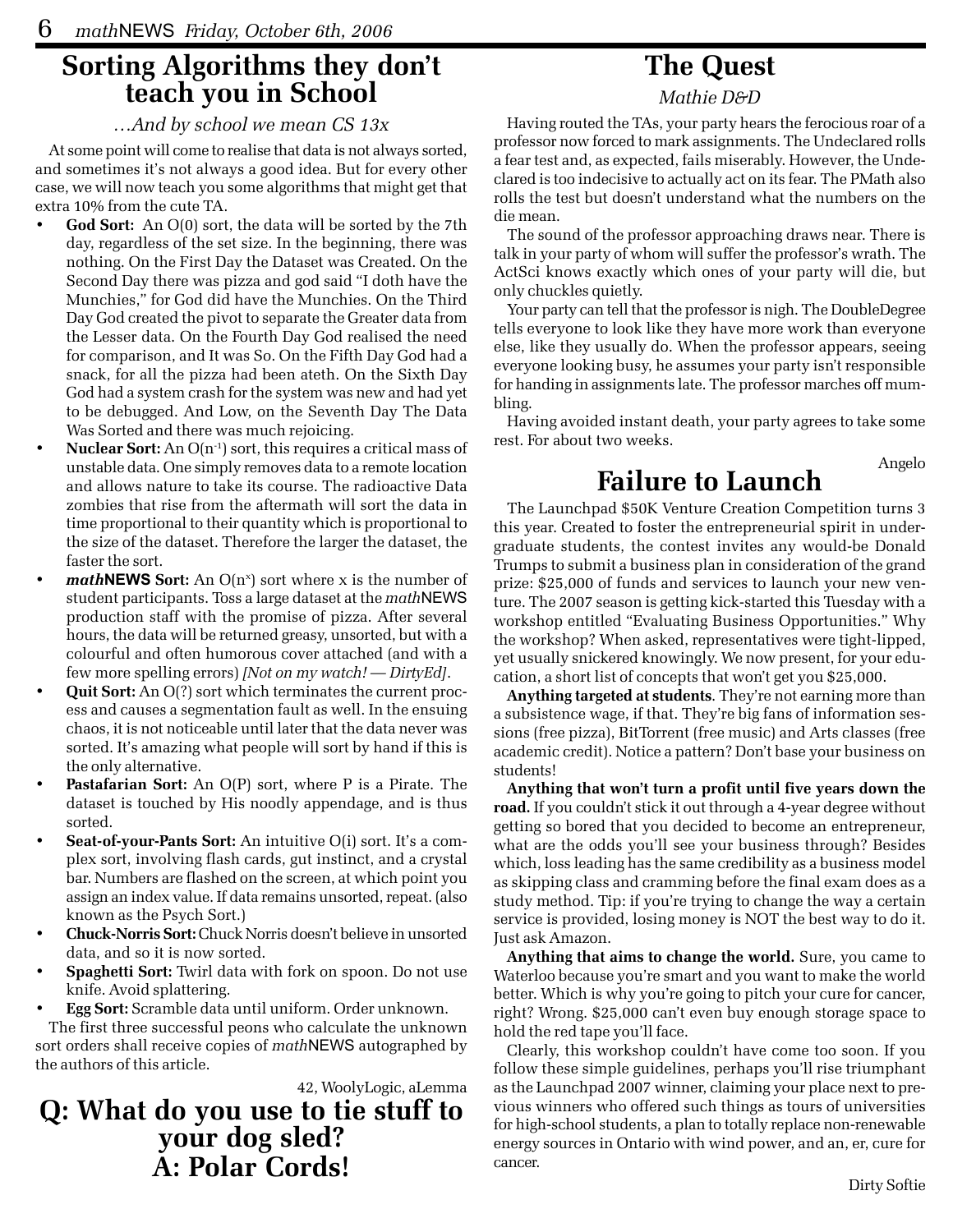### **Mongolian 101**

The Mongolian Grill is a popular venue for student eating, and rightfully so. All you can eat buffets draw students like a moth to the flame. It is a great place to sample foods you may not have tried, experience flavours you have not encountered, and quaff drinks that have never been consumed. I myself was a humble griller for a year, and in my time, I have accumulated some Grill Wisdom. I pass it on to you in the hopes that your meals will be well cooked, substantial and tasty, and that you might make the grillers' lives easier.

- 1. DO NOT MIX THE MEATS! Chicken, beef, pork, lamb and fish all have different cooking times. Putting them in the same meal raises the chance of your meal being burnt or undercooked very significantly. So don't do it.
- 2. DO NOT MIX THE MEATS! Seriously.
- 3. The order for maximum bowl content is vegetables, meat, noodles.
- 4. Use a second bowl for your sauces. This will avoid a lot of spilling mess. You can also use a second bowl for food if your first bowl spilleth over.
- 5. The line for the grill is a circular array. Those of you in CS know what that is. The line goes clockwise around the grill. The more the grillers have to direct you on where to go, the less time they spend cooking your food.
- 6. Tip the grillers. It's very hot behind the grill, and they need something to cheer them up.
- 7. Do not heap piles of cayenne pepper or other extremely hot spices or sauces on your meal. Think pepper spray. That's what the smoke that comes off your meal will be like. That smoke gets in the grillers' eyes, noses and throats, choking them. The smoke may even get to you, and you probably don't want that either.

Hopefully these simple guidelines will help you eat more, enjoy what you eat, and get what you eat quicker. Cheers.

Chuck

### **Rejected** *mast***HEAD questions**

As a regular *math*NEWS reader, you may be familiar with our *mast*HEAD section, where we list the credits for each of our issues by asking a, usually humurous, question to our writers.

Often, however, there are question asked that we feel are too offensive to our readers, our writers, or either one of our *math*NEWS editors; these "rejected" *mast*HEAD questions are shunned, ignored, never to see the light of day again.

That is, until today. We at *math*NEWS are pleased to present, for your reading enjoyment, the Rejected *mast*HEADs!

- So, how are you today?
- If all fish are seafood, you are what you eat, and you eat seafood, what are you?
- How many fingers am I holding up?
- Define your weekend in alcohol
- George W. Bush: Great president or greatest president?
- If the skeletons aren't in your closet, where are they?
- Where's *your* happy place?
- What's the difference between an artsie and an engineer?
- What is your favorite pizza topping?
- If Bill Gates were to mud wrestle Linus Torvalds, in a four way competition with Richard Stallman and Steve Ballmer, who would win?

Richard et al.

### **Mathie Sport Hype**

*And how it doesn't actually exist*

Wouldn't it be nice to be cheered on by scantily clad, attractive females/males (depending on your preference) for doing math or programming or other intellectual pursuits? Sure, football teams have cheerleaders and for what? Chasing a ball that's being tossed around while colliding head first with a pack of other louts? When it comes down to it I suppose that's the real motivation for playing sports. I still beg the question: Why don't mathies and CSers get cheered on by entities more attractive than Microsoft, RIM, Google, or other employers?

In one regard it would be just a little bit distracting to be doing pure math with high-class strippers waving pompoms around. However, athletes have their competitions and we have our own. Like the Putnam as one example. Imagine: writing the Putnam with an announcer stating such as "Pascal goes to factor the quadratic, but he fumbles and pulls out his calculator." Who wouldn't be able to focus on mathematics with an annoying ruckus like that going on?

Even with the idea of mathie cheerleader, can you imagine the cheers? "Give me an epsilon greater than zero! Give me a delta greater than zero! Give me a x and an x-not such that the absolute value of x minus x-not less than delta implies that a function, f, from the R-2 to R-2 gives the absolute value of f at x minus f at xnot is less than epsilon! Go epsilon to zero, but never be zero! YAY!!!"

What can be gathered from this is: we, as nerds, will never truly be cool enough to have commentators, cheerleaders or groupies wanting ridiculous quantities of sex from us. I mean, you never hear about any famous mathematicians being admitted to the Betty Ford rehabilitation center. We just aren't cool enough for those things.

Angelo

The Editors

### **Top Ten Reasons Why People Hate Customer Service Jobs**

- 10. Smelly Customers
- 9. Talkative Customers
- 8. Aggressive Customers
- 7. Horny Customers
- 6. Needy Customers
- 5. Creepy Customers
- 4. Bitchy Customers
- 3. Regular Customers
- 2. Cheap Customers
- 1. Customers

### **In Celebration of Thanksgiving**

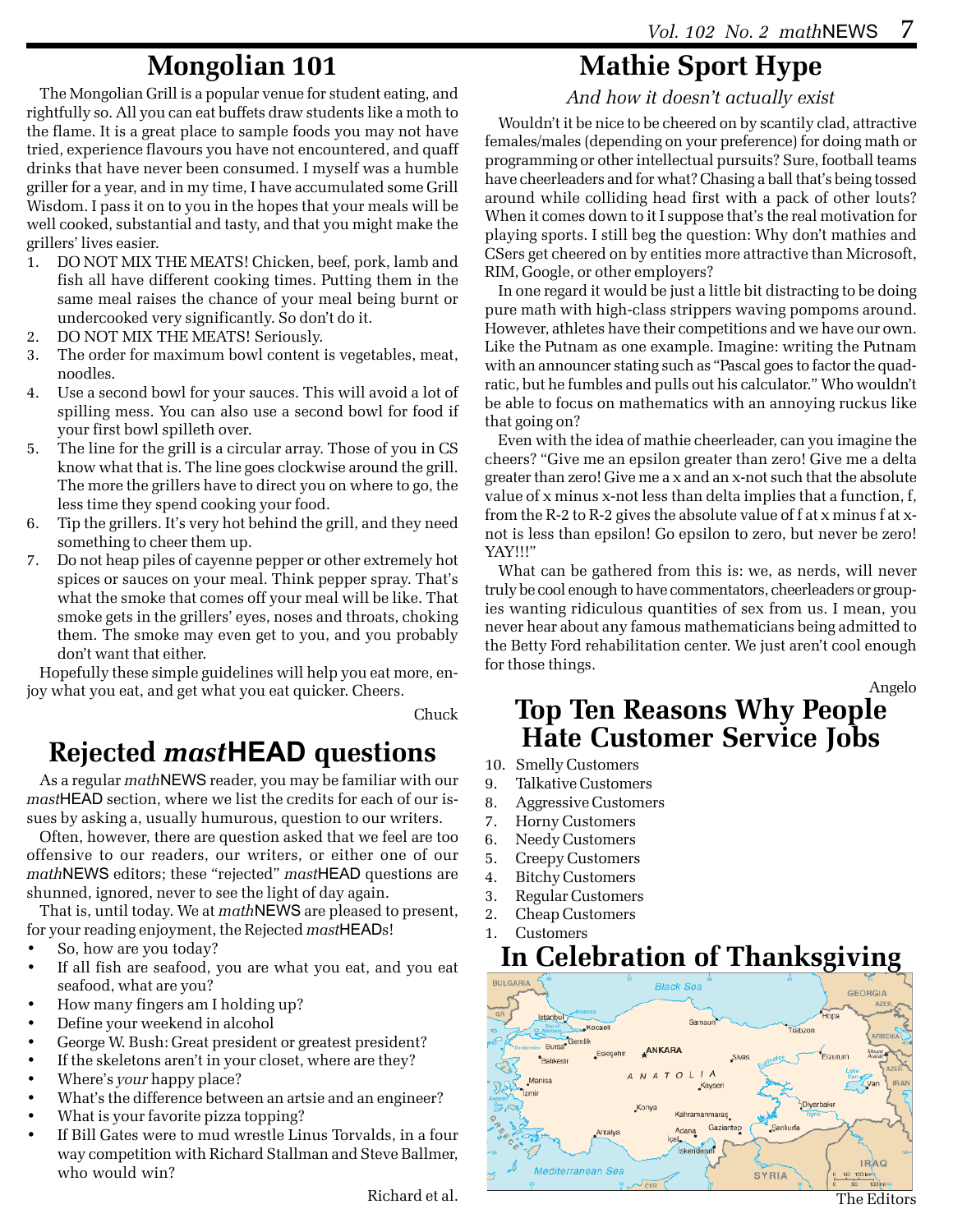### **Dating Advice From The Single Guy**

#### *Part 2: Winning Her Over*

Like last time, I have just a couple quick notes before I begin. First, the sub-title seems to be pretty gender exclusive, and well, I don't intend it to be. English sucks at having gender neutral pronouns. I used the word "her" because that's how I would see things. Second thing before I begin: Dave and Steve has asked me to ask you guys (and girls) to stop asking them if they are me. If I am DanS, then why am I signing as *The Single Guy*? Why?

So I was going to write today's article about the first date, but then I realised that last time, although I gave you some tips for finding the perfect mate, I forgot to tell you about the stuff in between finding them and getting that first date I was going to write about. That's really one of the hardest parts so I've decided to make this article entirely about that.

First thing I advise is make sure she (remember, not neccessarily a girl, I'm just going to pretend that she is) gets the previous issue of *math*NEWS and reads my article. Try to be subtle about it, shoving something in her face and telling her to read it might not go over too well. Instead try saying something like "That *The Single Guy* from *math*NEWS sure has some insightful things to say back in issue 1." Depending on the person, that might be a little too blunt too. Try leaving a copy of *math*NEWS open on her desk, or hacking her computer and opening it up on our website www.mathnews.waterloo.ca. Once shes read the article, the odds are better that she'll notice that you used my tips and now she'll be after you. If she doesn't realize that, then either you think she's someone she isn't (and isn't the perfect girl for you, so start over at article 1 again) or she needs some more nudging in your direction.

If you don't spend much time with her, or don't know her very well try to get on more friendly terms with her. It's impor-

tant that you don't become a "friend" because then when you do get around to actually asking her out, she'll be all "well you're my friend and I don't want to screw that up," and you'll be all "damn, that sucks." Also, don't do that, you don't want to mess up your friendship. This is incredibly important, whenever someone says or implies that you and her are "friends" make sure to say in a very stern and serious voice "No, we are not *friends* and we will **NEVER** be friends." You should then accelerate your plans and ask her out right away so that rumours don't spread to her that you two are "friends."

Whether or not the above tricks work to get her wanting to go out with you, there's still the fact that you're never going to get anywhere if you don't ask. Sure, if you never get up the confidence to ask she can never say "no" but if you do ask, she *might* say yes, and even if she doesn't you're just going to go cry in your room about being alone, and you'd be doing that if you didn't ask anyway. This obviously means that asking is the branch with the greatest expected returns.

I suggest that you may want to do this asking with some semblance of not despair but instead real hope in your voice, even if that's not what you're feeling. Plus if she says yes, hiding what you're really feeling from your voice is going to be a valuble skill to have. I also suggest keeping the self-deprecating humour, the cynicism and the sarcasm till after you get a positive response, or a negative one I guess. Some people get off-put by those things, often seen as parts of a typical mathie sense of humour.

Well that's all I'm writing for now, hopefully she says yes, unless I want to make a stab at her, then I hope she says no to you. Remember to schedule your first date in two weeks after you get a chance to read my next article.

The Single Guy



### *math***NEWS Drinking Games**

#### *Not actually endorsed by* math*NEWS*

This past weekend, I have learned about the true entertainment value of drinking. However, some very sad people need some motivation to engage in the Friday night tradition. This is where I come in.

By the way, if my don is reading this, that paragraph was a lie. **Monopoly:** drink every time:

- you land on Boardwalk.
- someone buys hotels.
- you land on a hotel.
- you have to sell hotels.
- **Risk:** drink every time:
- you lose a territory.
- you lose an attack.
- **Scrabble:** drink every time:
- someone lays a word 5 letters or longer.
- someone lays "MATH."

**Clue:** drink every time:

- your suggestion is disproven.
- your accusation is wrong (then you finish the bottle).

**Jenga:** drink every time:

- your opponent is successful with their turn (it will actually end the game quicker).
- you kill the tower (then you drink the rest of the bottle).

**Uno:** drink every time:

- someone has Uno.
- you have to pick up a card.
- **Taboo:** when you mess up, either:
- take a shot, or
- get viciously attacked by your opponents.

**Twister:** drink every time:

- you are not using your hands for something else.
- you fall off the mat.

The Insider Who should not at all be taken seriously on this one!

*Psst, look over there....*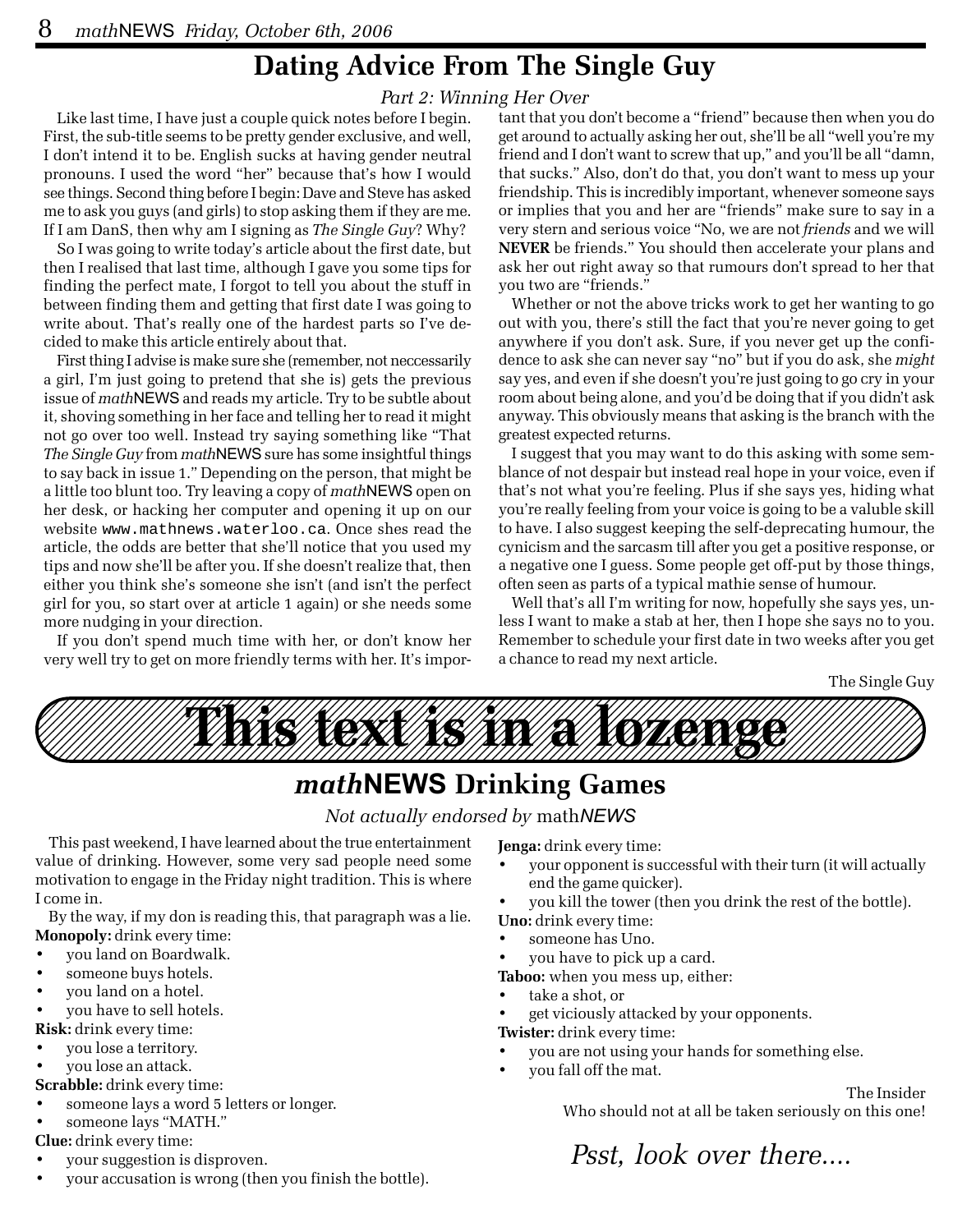### **Horrorscopes**

#### *Sorry, but I can't get my mind off of Thanksgiving!*

#### **ACCOUNTING**

It is your job this week to deal with accounting for turkey sales. For once, it is relatively easy to figure out if you messed up because your total should not be red. If it is, see Mr. Trump about getting fired.

Your lucky number: \$5 profit per turkey.

#### **AMATH**

The beauty of mathematics is the ability to apply it to almost any situation, for example, how to divide a turkey so that everyone gets the exact same amount. It's nice in theory, but in practice, I get hungry because you take too long.

Your lucky number: 12 minutes just to cut a damn bird; I mean, come on!

#### **BBA/BMATH**

If you can't go home this weekend, then you can probably find at least one person on each campus that is in the same boat as you. Invite yourself to both of their turkey dinners, but make sure that you bring something to the table to show your appreciation.

Your lucky number: 1 cranberry (OK, maybe 2).

#### **C&O**

Your experience in combining and optimising at the grocery store this week will result in the ideal turkey dinner for you. Don't feel shy to invite your friends over; tell them how good it's going to be. Just don't disappoint by burning the turkey.

Your lucky number: turkey choose stuffing.

#### **CS**

Computer scientists are essential to the whole Thanksgiving tradition. You program the thermostats in our ovens to cook the turkeys, you program the scoreboards for the CFL games … where would we be without you?

Your lucky number: 3<sup>rd</sup> down and turkey.

#### **MATHBUS**

Turkeys are in high demand right now, so the poultry industry is going to do very well. Mind you, I am saying this as of Production Night: by the time this issue comes out, turkey stocks will be at their high and you will have missed a wise investment. HAHA!

Your lucky number: 54% rise in turkey prices. **MATHSCI**

Thanksgiving provides a tradition other than turkey-eating. Another popular event is CFL Football! A word of warning, though: do not tell anyone that a team sucks because they are not delivering optimal angle and trajectory on their punts.

Your lucky number: 18 very angry Ti-Cat fans (as if they're not angry enough as it is).

#### **PMATH**

Well, it's Thanksgiving, and unfortunately you cannot apply many of your learned concepts to the holiday. This gives you a slight advantage, because you can spend more time actually eating the turkey. Just save some for me.

Your lucky number: *n* lbs of turkey eaten.

#### **SOFTENG**

You strongly believe that you are a congregation of the best minds in Canada (just because you are in two faculties), but what about the family you may have in another faculty that you'll be seeing this weekend? Just avoid bragging to them that you are "better" than they are.

Your lucky number: 1 family feud.

#### **STAT**

Approximately one-third of Canadian turkey consumption will be this weekend (based on my habits). You'd better hope that the farmers are ready for this rush, because if not, you will be left out (not me, but you).

Your lucky number: 2 million turkeys sold this week.

#### **UNDECLARED**

An undeclared math major is like a turkey. You are bred not knowing what your purpose in life is, and then WHAM! The only difference is that your wham will be on your degree rather than on your neck.

Your lucky number: RUN, TURKEY, RUN!

#### **AHS**

Even during the long weekend, we mathies take the time (although not much of it) to appreciate what kinesiologists or whatever you call yourselves do, trying to keep us healthy and all. But remember, especially after a large turkey dinner, your attempts to get us up will be in vain.

Your lucky number: free exercise programs provided by you. **ARTS**

I would say that it is time for you to sit back, relax, and enjoy this long weekend. However, you do that even when it's not a long weekend. Heck, you do it even when it's not a weekend.

Your lucky number: 336 hours of R&R before the next issue. **ENG**

What goes with Thanksgiving turkey better than a nice cold beer? Heck, even I can answer that for you! However, I have decided that I am going to leave that question for you to figure out.

Your lucky number: 2 nice cold beers.

#### **ES**

Right about now, you are probably feeling sorry for the millions of turkeys that are going to be eaten this weekend. It may make you think that you are going to protest by not eating any turkey at all. Great! More for me!

Your lucky number: 0 turkeys saved.

#### **SCI**

While ES is holding private funerals for all of the turkeys, you are realizing the true nutritional value of the tradition. Don't try to tell them, though, or else you will be called a "turkey killer."

Your lucky number: 20 amino acids per turkey.

#### *math*EYE

Who will be enjoying this weekend with his family

## **Movie Night: Two Movies, No Dollars, Wednesdays!**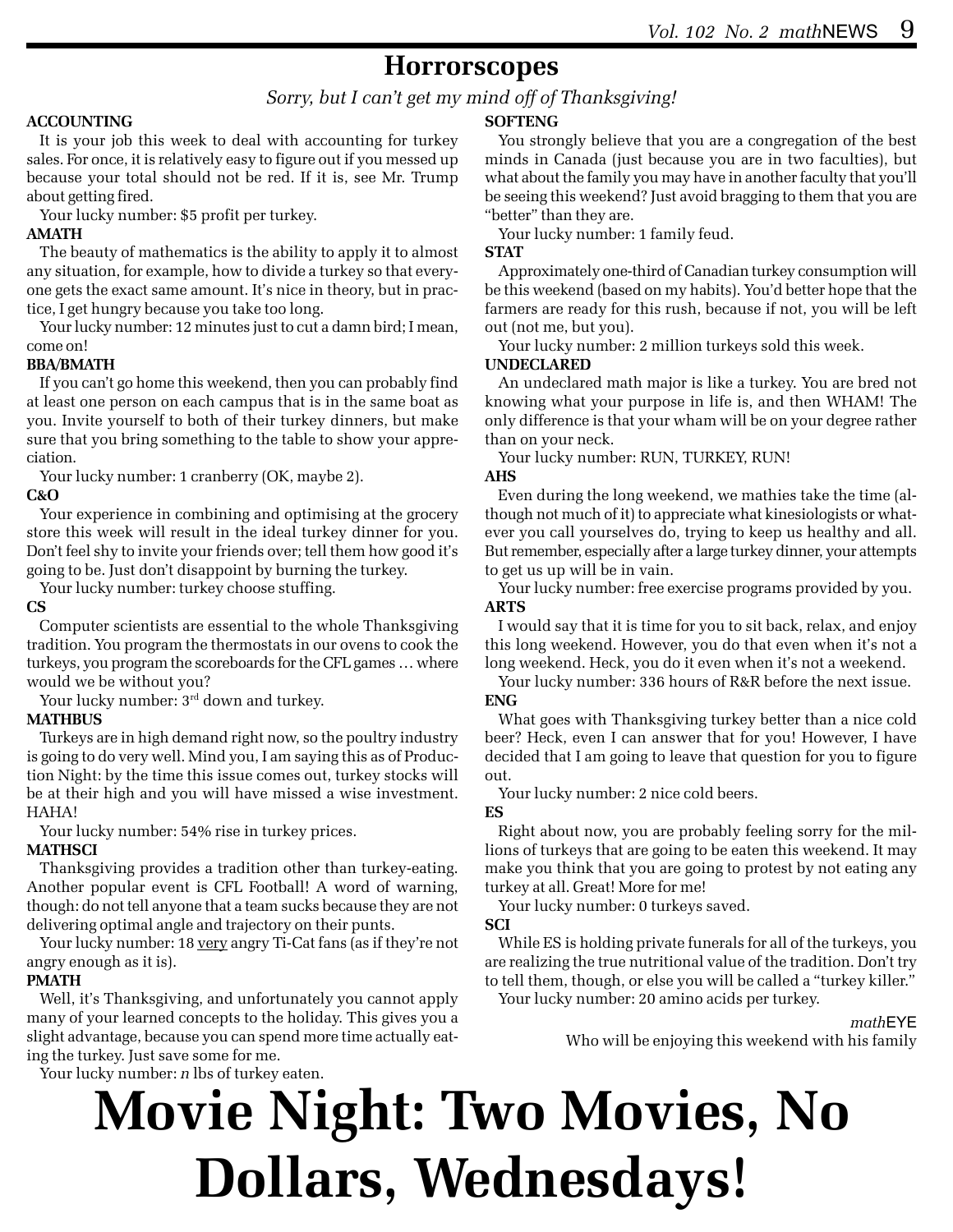### **Socialization**

#### *An Instruction Manual*

Being a mathie you suck at socialization. Don't try to deny it, it's true. We all do. We hide in the corners, wait for others to talk to us or at least hope that no one will attack us, and in the future we will sleep in our offices and not know what to say when eager frosh come to visit at 13:00, waking us up.

But there's hope! It was the very first day I was here, the RCC BBQ. No leadership or events or talks, just food and leaving the nerds to fill in the air themselves. One would not expect much socialization, and what the organizers were thinking I do not know, but it was even worse than I imagined: not only was there complete and utter silence… we arranged ourselves in 3 perfectly aligned rows (without verbal communication). It was so overwhelming that I felt forced into doing something about it. I actually broke through my mathie-neuroses and started people talking, and then with the help of some peppy Accounting Leaders eventually no one was left awkwardly lonely. This started a mission of mine to meet, greet, and make steak "with" everyone I could. Furthermore, being such a pedantically logical scientician I chronicled each new technique that I discovered in the quest.

If you're not a mathie and you're reading this don't laugh, we really don't know these things.

- **Randomly introduce yourself to everyone you can:**
- Sit in a new seat every day and tell everyone around you your name.
- Wander around classes.
- Wander around your res and knock on people's doors (especially in MKV!).
- **Pretexts!**
- 1. Ask people simple simple questions (a good script: wazzup/ whazurname/whereulive/whereufrom/whazurprogram/ wazzbye).
- 2. Ask people for simple favours:
- Ask the time.
- Help with some homework problems.
- Ask to borrow supplies, e.g. pots, ingredients, etc. (can easily tie into an invite to a partyparty).
- For any piece of data they tell, offer your corresponding piece of data. For every piece of data you tell, ask them their corre-

sponding piece.

- **Conversation starters:**
- "Hey, you look interesting."
- Blatantly explain that you are socializing based on what *math*NEWS told you to do.
- Make random obvious observations.
- Ask their interests in {music, movies, television, art, ..., categoryN, categoryN+1, ...}.
- "Sorry, I forgot your name."
- Random gifts! Candy can buy friendship!
- Catchphrases!
- Party tricks! (talents, anecdotes, dances etc.)
- Be open to laughter, so long as you don't just get annoying most people like the natural high they get from happy people.
- Compliments. People love to be told they are awesome.
- Remember people's names and use them.
- *Especially for the mathies*: drop topics that are spiralling into tangents. I think these are fun myself but to non-geeks they are tedious and confusing.
- And finally, **Confidence**. This is single most important detail, because everyone is attracted to confidence. Very few people actually have it, even the naturally outgoing social people. The last one especially would just be wrong. You don't need to actually be confident, you merely need to *project* the image of confidence (However, please, Mathies, don't take this as an invective to wander around grabbing crotches, threatening their gats, or licking ice cream.).

If you need help doing this in conversation try thinking of something you'd like to say, or at least, that you could say, and then turn off your mind for a few seconds as you blurt it out. You probably already have done similar things online, but now you must practice it verbally.

And remember, everyone is just as scared as you.

Now, following this guide, you will be an instant celebrity. Just like dirthyfilthy@livejournal.com. Just make sure you don't slide into idiot all-out-Artsie, or worse, AHS-ness.

### neir corre-<br>**Tricky Math** Kousu

#### *A Nice Little Game From St. Petersburg*

I like games, so this week I'm going to detail a little game I'd like to play with you. Should you wish to actually play this please contact me and we'll arrange a time. The game is a simple game of chance. All we need is a fair coin. The game works like this: you pay me a set cost to play, then I flip a coin until heads turns up. Once that happens, I will give you \$2*<sup>n</sup>*, where *n* is the number of times tails turned up. If we flip once, and heads comes up the first time, you get \$1. If, however, tails comes up 10 times, finally followed by heads, then you win \$1024. The game only ends once heads comes up. Now, if the cost to play is too high, then it doesn't make any sense for you to play, so I need to find a reasonable price for you. Luckily, I've taken a STAT course or two. So all I need to do is figure out your expected gains and then set the cost to be less than that, and statistically you can't lose.

So let's figure this out. The probability of the game ending on flip number *n* is equal to 2-*<sup>n</sup>*. Your gain if the game ends on flip number *n* is equal to 2*<sup>n</sup>*-1. Now all we need to do is multiply the probability of the game ending on flip *n* with how much money you win if it ends on flip *n*, and add together the values for all possible *n*. The multiplying part is easy: 2-*<sup>n</sup>* times; \$2*<sup>n</sup>*-1 is just \$2-1 or 50 cents. *n* can take the value of any positive integer greater than 0, so there is an infinite number of *n*s. The expected gains for this game are then \$.50 x infinity. If you don't believe me, ask someone who's taken STAT 230 already. If you already have, and still don't believe me, you should have failed the course; the numbers are correct.

So what should I charge for this game that you can expect to win \$infinity at? Well, if I wanted to break even, it should be an infinite amount of money, but I'll tell you what, I'm feeling generous—how about you just give me \$20 per game. Sound good? So like I said above, if you're interested in playing, just get a hold of me sometime, and you can satrt earning crazy amounts of money.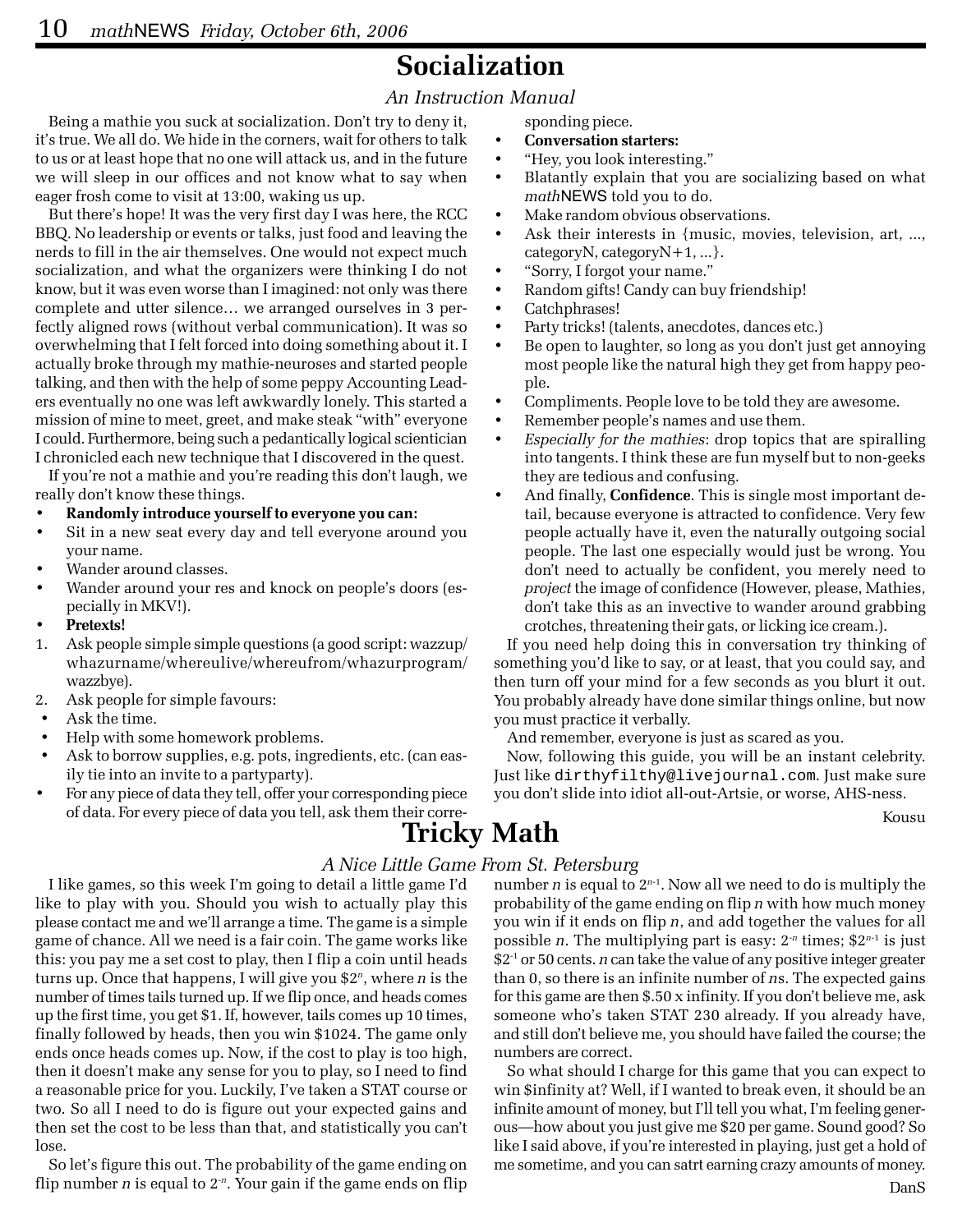### **Reduce This Matrix**

*To the tune of "We Built This City" by Starship*

CHORUS:

 Reduce this matrix. Reduce this matrix to echelon. Put this matrix. We put this matrix to echelon.

 Say you don't know me so echelon my rows. Say you don't want to go where the kernel goes Knee deep in the MatLab finding out out my base.

Too many vectors spanning just one space.

 Gaussian row reduction, eliminate those rows. Don't you use Maple!

 Put this matrix. We put this matrix to echelon. CHORUS:

Someone's always playing operation games.

Who cares they're always changing operation names.

We just want a kernel with an empty set.

So there is no vector that we cannot get.

 Gaussian row reducion, eliminate those rows. Don't you use Maple!

 Put this matrix. We put this matrix to echelon. CHORUS:

It's just another midterm, we're too tired to beat.

Proffies have the answers all written on a sheet.

Who counts dimension under non-zero bars?

Who rides eigenvectors into the stars?

 Don't tell us Cauchy-Schwartz it, orthogonalize those fools Looking for a classmate who remembers all these rules

 SPOKEN: I'm looking over a non-zero eigenvalue out on another gorgeous nxn matrix, A, not seeing the eigenvectors.

Don't you use Maple

 SPOKEN: What's your favourite elementary matrix, in your favourite field, in the class that never fails, the class the messes space, the class makes you never sleep.

CHORUS: (Repeat until fade out)

Angelo

### **A Demon Prince's Guide to Thanksgiving**

Ah, Thanksgiving. There is no celebration more decadent, more insensitive or more filling than October's yearly ritual slaughter and consumption of a large fowl to commemorate the near extermination of a people and eating all their food. I hope to help you and your families in preparing this holiday's heathen feast.

For the turkey, I recommend adding the blood of a young virgin to the stuffing, to give it that extra fresh taste. Remember, there's no blood more virginal than that found in the MC. Harvest from the Comfy Lounge to get a particularly sugary vintage.

If you are planning on eliminating your significant other as it is common for the ritual, I suggest taking the term "Turkey Dump" literally, and drop the turkey on your SO's head. If they die, then you may break up with them guilt free, having followed the rituals. If they survive, then much hilarity will ensue as they will be forced to wear a turkey on their head much like that Joey character on that devilish *Friends* show.

So, Good Slaughtering! Good Feasting! Good Dumping!

Orcus, Demon Prince of the Undead

### **Take Heart, at Least You're Smart**

As I idly gaze at the M.C. Escher painting on the wall, attempting, but failing, to finish my physics homework in something that even resembles a timely manner, I wonder why its topsyturvy architecture and impossible lines are purported to be a distorted view of reality when, in fact, our lives more closely resemble this painting than the real buildings that we see every day. What I am trying to say, in an incredibly obtuse way, is that our lives are often screwed up.

Is it unavoidable, enrolled in what you thought two months ago were the right classes? Think again! And, by the way, you're sentenced to a week in class-limbo hell, making regular stops at the registrar and undergraduate office instead of eating lunch, partying, and relieving yourself in inappropriate places like a normal person.

Or consider the following situation, which has never happened to me: you, in a fit of premature Alzheimer's, take off your backpack that contains all the notes for, say, all of your classes, in some random location, such as the bathroom, and forget to pick it up again. Much displeasure, anxiety, depression, and fear follows, I assure you, though of course I have no personal experience, and the next week is known forever for the \$200 photocopying bill that you rack up as you attempt, wildly and directionlessly, to reclaim all that lost knowledge that so easily fled from your grasp, and that you now must painstakingly reconstruct from the clearly inadequate records of other students.

But we are Math students, so we endure these hardships, and maintain a resolute and expressionless face as our futures crumble before us. Hey, the Pink Tie has been vandalized more than once and it certainly endures. On the other hand, the Pink Tie has never had to survive a course after sleeping through the midterm.

Sometimes it is tempting to look at Fido, your lovable mutt (you can imagine him if, like me, you're living in residence and no pets are allowed) lying there on the rug, sleeping contentedly, scratching furiously behind one ear, and envy him. There he is, without a single care, without the stress of university or co-op job hunting, without terror at the prospect of his future. And there you sit, with three assignments, four hours each, due the next day, and the clock already reading two in the morning. Don't feel too sorry for yourself. Hey, at least you can do the assignments (with the possible exception of that algebra one). All Fido can do is sleep, eat, be cute, and, if he's really, *really* lucky, live to be fifteen.

It's okay to feel sorry for yourself once in a while, but remember, if life throws you a curveball, hit it out of the field. Or you could try to hit the pitcher, but I don't recommend that. Be reassured in the fact that you can handle anything that life throws at you; after all, you're a Mathie! So, when looking at Fido, take heart, at least you're smart.

Jeremy Sharpe

### **Writers need to learn to write just a little bit more**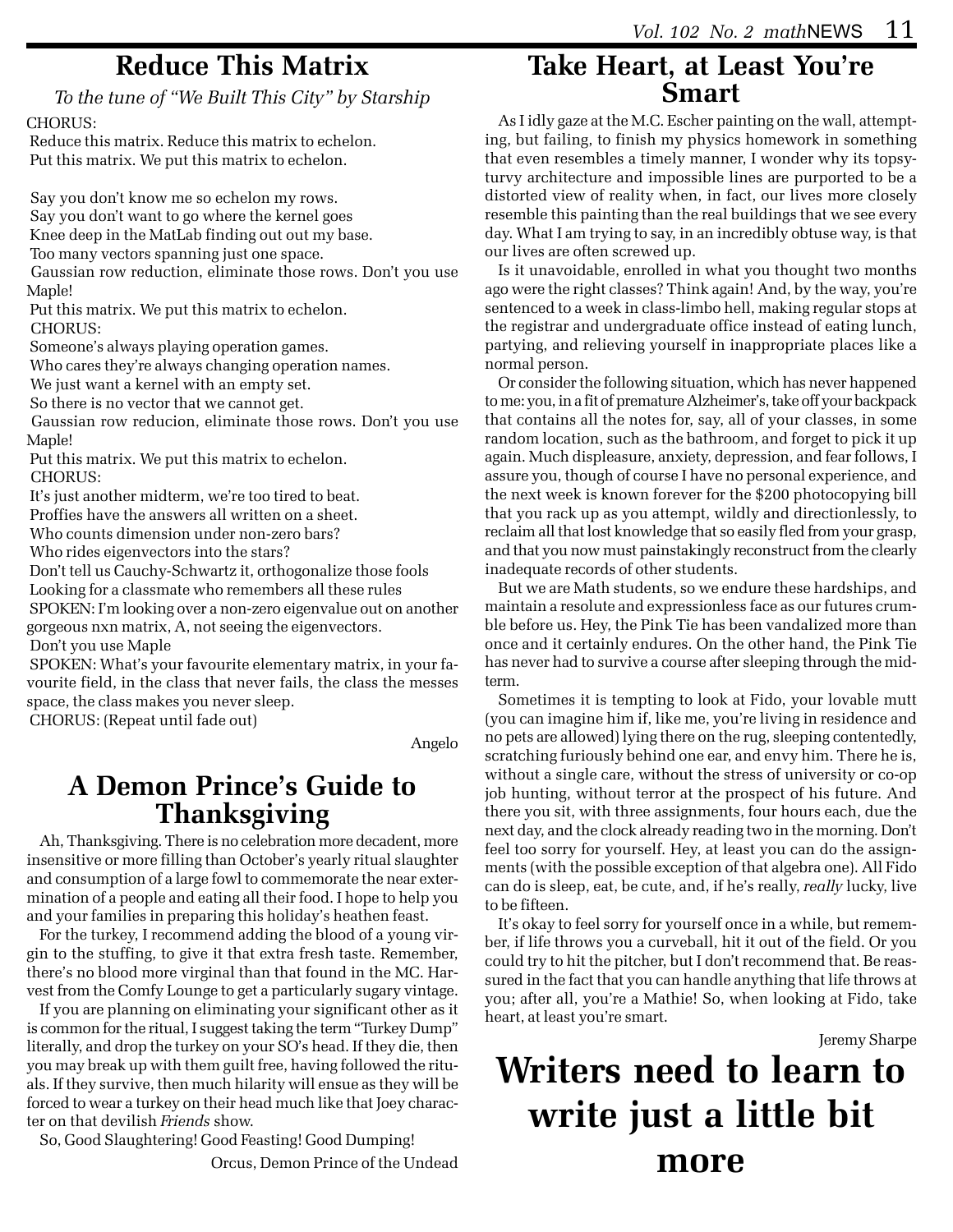### *prof***QUOTES**

Let's go slowly—some of you are falling asleep now.

Ng, MATH 245

The proof is trivial: it's just a sentence.

Ng, MATH 245

All right, the lights are on and there's no chemical spill. Let's go! Hare, MATH 247

How do you expect to get bonus marks if you send [gifts] anonymously?

Hare, MATH 247

Now, I could check that these two multiplied together makes one. Better yet, I could give it to you.

Godsil, MATH 249

I'm up here with chalk in my hand so I can define whatever I want.

Godsil, MATH 249

Going once, going twice, understood!

D'allesir, MATH 235



Angelo and Math.Random()

Be precise! If I have to sort out the answer, who gets the marks? I get the marks!

Nguyen, ECON 101

Three minus two is one. This is that advanced section, right? Ng, MATH 245

Why use little *x* and capital *X* in the same place? Well, to be confusing. There's no other reason.

Lopez-Ortiz, CS 240

Did you know there is a Calculus for Dummies? I've read it. It's written by dummies.

Zorzitto, MATH 147

The skill to make correct judgement is ... skill.

Always code as if the program were going to a violent psychopath who knows where you live.

Alencar, CS 133

That's the last time I try to have fun with you because you always pick apart my examples.

Balogh, PHYS 115

Here we have two men and a toilet falling out of an airplane. That's what I like about Google Images—you can find two men and a toilet falling out of an airplane.

Balogh, PHYS 115

That's what engineers do to find the answer: they break things.

Balogh, PHYS 115

It's a good question—and I'm not going to answer it.

Balogh, PHYS 115

[after mistaking clockwise for counter-clockwise]

 In America, the clocks go the other way.

#### Wollan, MATH 115

[written on board] BA doesn't exist Wollan, MATH 115

This looks hard, but we are getting into harder material so it will look relatively easy.

Chang, MATH 117

How can you factorise this? Well, you can always use Mathematical Maple! Chang, MATH 117

This is all you need to know. Well, there's another one...

Chang, MATH 117

Zorzitto, MATH 147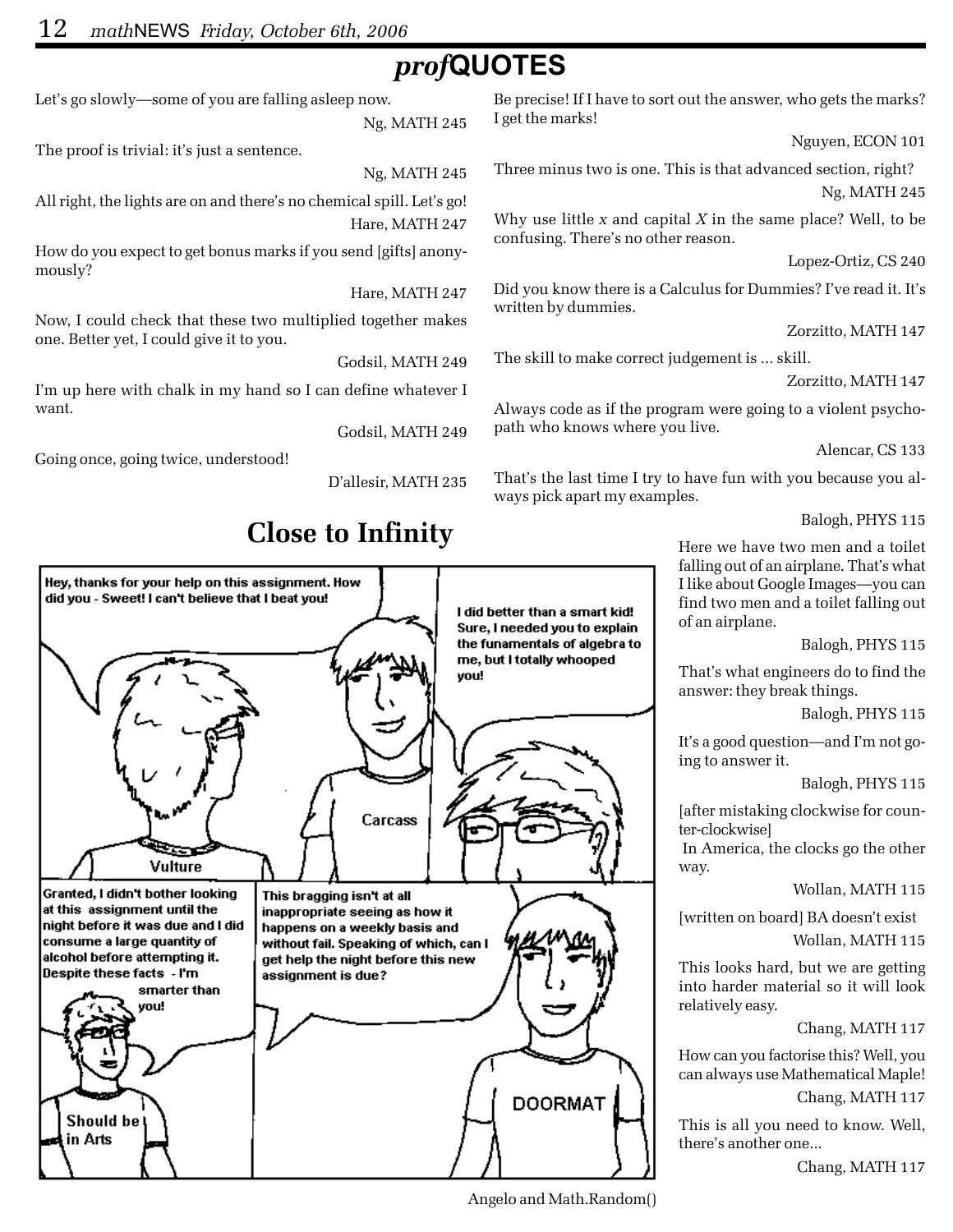### *prof***QUOTES**

I don't know if you've noticed, but so far my lectures had nothing to do with the assignment. So I'll continue with that now... Willard, MATH 145

As soon as the denominator is 0, we're in a world of pain. Willard, MATH 145

I really blew it... no part marks for me.

Spronk, MATH 137

Let's do it again. I know it's a waste of time, but I want to waste it.

Zorzitto, MATH 147

It's called long division. I don't know why, maybe because it takes a while to do.

Zorzitto, MATH 147

What do you use for average, a bar? Good. I like bars. I go to them regularly.

O'Donovan, PHYS 121

As a side note, never rollerblade with a glass bottle of Nestea. Shea, CS 135

If you want, you can do a rigorous proof by handwaving. Cheriyan, CO 351

Nowadays when you buy a computer, it comes in a bag that has 30 different languages on it that tell you "if you put this bag over your head you'll die"

Lhotak, CS 241

Don't get recursive on me!

Godsil, MATH 249

There's a function that takes in a real and spits out a chicken. But that's not calculus.

Zorzitto, MATH 147

But all the other physicists are doing it, so we have to jump off the bridge with them.

O'Donovan, PHYS 121

I don't know what to say about this, so I'll just put an exclamation point.

Wagner, CO 330

[after a correction by a student] This is even easier to prove, because it's true.

Wagner, CO 330

You can think of concurrent and real-time programming as "extreme programming". We're white water rafting without the raft, skydiving without the parachute.

Buhr, CS 343

[prof] I'll answer any questions, provided they're not compromising questions.

[student] What would be an example of a compromising question?

[prof] That's a compromising question.

Furino, CO 350

The second issue is that drawing a picture of ten thousand equations in a hundred thousand variables requires some serious weed.

Furino, CO 350

*Don't forget to submit your* prof*QUOTES!*

# Umbrellas

Place the following 10 squares on the 10 circles so that the overlapping numbers match up.



Copyright 2006. Umbrellas Puzzle #2006101

http://euri.cq/puzzles